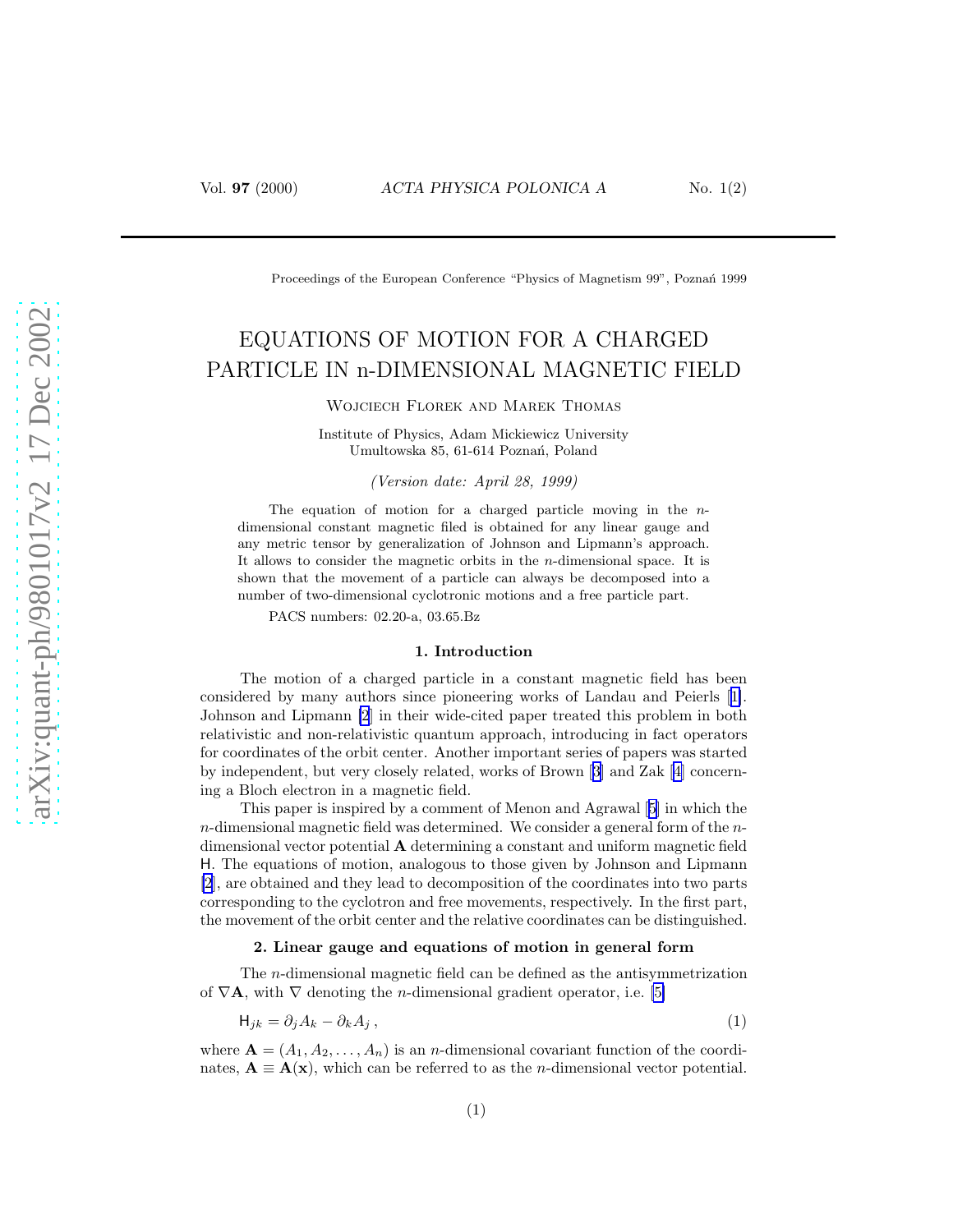<span id="page-1-0"></span>If **A** is a *linear* function of the coordinates then it can be expressed by an  $(n \times n)$ matrix A (a covariant tensor) as

$$
A_j(\mathbf{x}) = \mathsf{A}_{kj} x^k \tag{2}
$$

(the Einstein convention is assumed throughout). Substituting it to [\(1](#page-0-0)) one obtains that H is simply the antisymmetrized tensor A, i.e.

$$
H = A - A^T,
$$
\n(3)

so H corresponds to a constant and uniform magnetic field. Working in the radiation gauge the subsidiary condition  $\nabla \cdot \mathbf{A} = g^{jk} \partial_j A_k = g^{jk} A_{jk} = 0$  has to be assumed. In particular, this form includes the Landau gauge and the antisymmetric gauge determined by  $A = H/2$ . By transposition of the matrix A one obtains a magnetic field  $H<sup>T</sup>$  associated with H:

$$
\mathsf{H}_{jk}^T = \mathsf{A}_{jk}^T - \mathsf{A}_{kj}^T = -\mathsf{H}_{jk} \,. \tag{4}
$$

The Hamiltonian for a free particle in an external magnetic field, with the effective mass  $m$  and the charge  $q$ , can be written as

$$
\mathcal{H} = \frac{1}{2m} \mathbf{p}^2 = \frac{1}{2m} g^{jk} p_j p_k ,
$$

with  $p$  being the canonical momentum, i.e. an *n*-dimensional covariant operator

$$
p_j = -i\hbar \partial_j - \frac{q}{c} A_{kj} x^k. \tag{5}
$$

These operators satisfy the commutation relation

$$
[p_j, p_k] = \mathrm{i}\hbar \frac{q}{c} \mathsf{H}_{jk} \,, \tag{6}
$$

so they do not commute for  $H_{jk} \neq 0$ . However, it is important in the further considerations that these operators are numbers, i.e. commute with any operator. Equations of motion for  $p_j$  and  $x^k$  are given by the commutators with the Hamiltonian

$$
\dot{p}_j = \frac{q}{mc} g^{kl} \mathsf{H}_{jk} p_l \, ; \qquad \dot{x}^k = \frac{1}{m} g^{kl} p_l \, . \tag{7}
$$

This system of equations leads to the integrals of motion which can be determined substituting  $\dot{x}$  to  $\dot{p}$  [[2\]](#page-3-0)

$$
\frac{\mathrm{d}}{\mathrm{d}t}[p_j - \frac{q}{c} \mathsf{H}_{jk} x^k] = 0.
$$

Taking into account the definitions [\(1](#page-0-0)) and (5) one obtains

$$
p_j - \frac{q}{c} \mathsf{H}_{jk} x^k = -i\hbar \partial_j - \frac{q}{c} \mathsf{A}_{kj}^T x^k = p_j^T.
$$
\n
$$
(8)
$$

Due to their definitions, operators  $p_j^T$  commute with the Hamiltonian but they do not commute with each other

$$
[p_j^T, p_k^T] = \mathrm{i}\hbar \frac{q}{c} \mathsf{H}_{jk}^T = -\mathrm{i}\hbar \frac{q}{c} \mathsf{H}_{jk} \,. \tag{9}
$$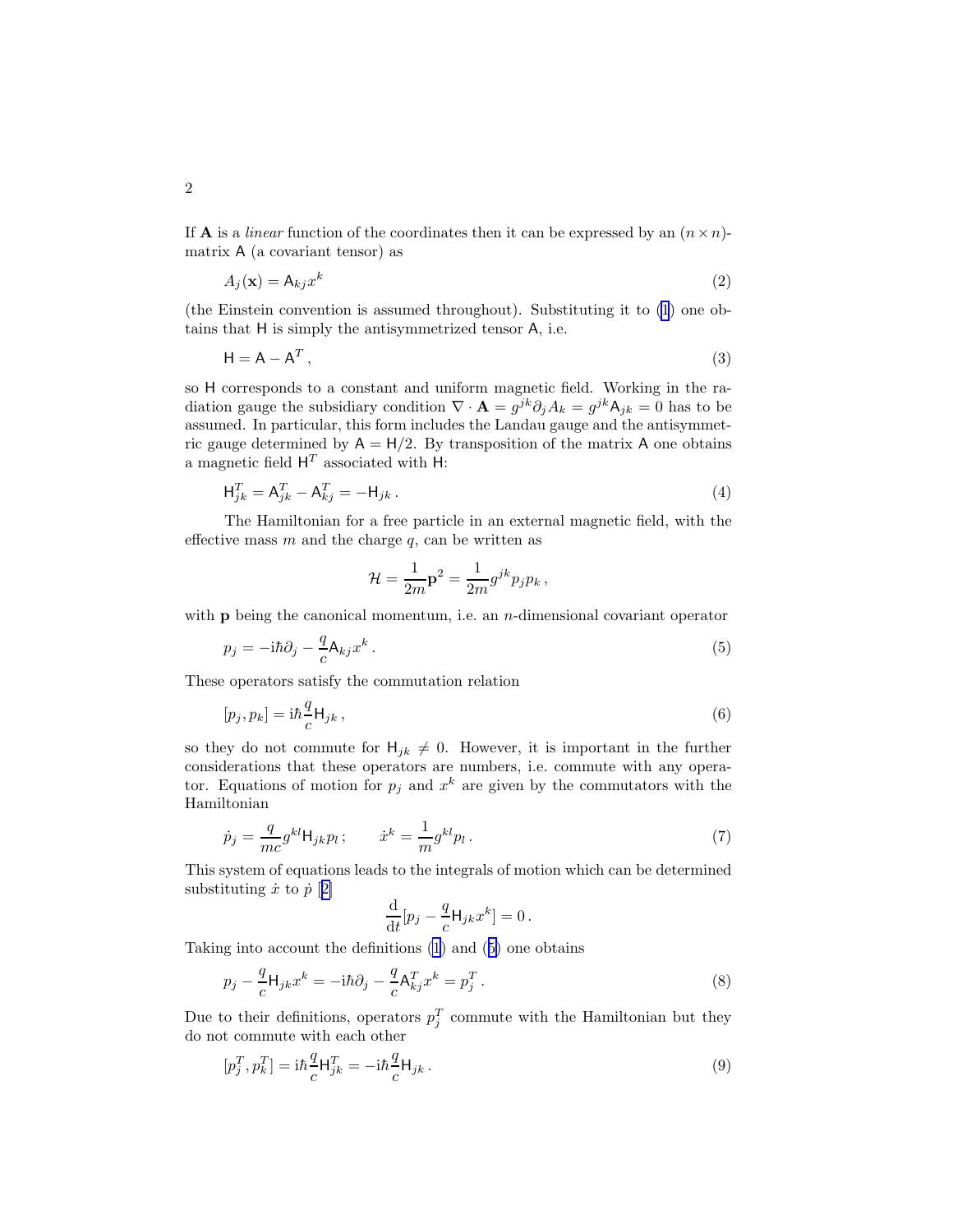<span id="page-2-0"></span>Note that for an antisymmetric gauge,  $A = H/2$ , one obtains

$$
p_j^T = -i\hbar\partial_j + \frac{q}{c}\mathsf{A}_{kj}x^k = -i\hbar\partial_j + \frac{q}{c}A_j,
$$

what agrees with the definitions of magnetic translations used by Brown and Zak [\[3](#page-3-0), [4\]](#page-3-0). The above presented form of  $p_j^T$  allows us to consider any linear gauge **A** and to define the magnetic translations as unitary operators [\[3](#page-3-0), [6,](#page-3-0) [7\]](#page-3-0)

$$
T(\mathbf{x}) = \exp[-\frac{\mathrm{i}}{\hbar}x^j p_j^T].
$$
\n(10)

## 3. Cyclotronic orbits

The definition [\(8](#page-1-0)) of  $p_k^T$  can be written as a set of equations for variables  $x^l$ 

$$
\mathsf{H}_{jk}x^k = \frac{c}{q}(p_j - p_j^T). \tag{11}
$$

Since H is an antisymmetric matrix then its eigenvalues are equal to 0 or are arranged in pairs of imaginary numbers  $\pm \chi_l i$ ,  $l = 1, 2, ..., N \leq n/2$ . Therefore, there exists such an orthogonal basis  $\{\varepsilon_{\alpha}\}, \alpha = 1, 2, \ldots, n$ , in which the magnetic tensor consists of N two-dimensional antisymmetric blocks

$$
\left(\begin{array}{cc} 0 & \chi_l \\ -\chi_l & 0 \end{array}\right). \tag{12}
$$

Note that this basis can be obtained by a transformation B which is orthogonal with respect to a positive definite metric tensor  $\gamma_{\alpha\beta}$  not with respect to a general metric tensor  $g_{ik}$ . It means that on can choose the basis  $\{e_i\}$  to be orthogonal with respect to both forms, i.e.  $(\mathbf{e}_j)^l (\mathbf{e}_k)^m g_{lm} = g_{jk}$  and  $(\mathbf{e}_j)^l (\mathbf{e}_k)^m \gamma_{lm} = \gamma_{jk}$ but a new basis  $\varepsilon_{\alpha} = \mathsf{B}_{\alpha}^{j} \mathbf{e}_{j}$  is orthogonal, in general, with respect to the tensor  $\gamma$ only. For example, in the most interesting case when  $g_{jj} = 1$  for  $j < n$ ,  $g_{nn} = -1$ and 0 in the other cases with  $\gamma_{\alpha\beta} = \delta_{\alpha\beta}$ , corresponding to an  $(n+1)$ -dimensional space-time, the orthogonal transformation B leads to a basis in which spatial and time coordinates are mixed and some basis vectors  $\varepsilon_{\alpha}$  can be singular with respect to  $g_{jk}$ .

For the sake of clarity the coordinates of tensors  $(\mathsf{H}_{jk})$ ,  $(x^k)$  and  $(p_j^{(T)})$  in the new basis will be denoted by the Greek letters with Greek indices, i.e.  $\Theta_{\alpha\beta}$ ,  $\xi^{\beta}$ and  $\pi_\alpha^{(T)}$ , respectively. Using this notation one can obtain (to simplify notation the factor  $c/q$  is included in the defintion of  $\pi^{(T)}$ )

$$
\xi^\beta = \mathsf B^\beta_k x^k \, ; \qquad \pi_\alpha^{(T)} = \frac{c}{q} \mathsf B^j_\alpha p_j^{(T)} \, ; \qquad \Theta_{\alpha\beta} = \mathsf B^j_\alpha H_{jk} \mathsf B^k_\beta \, .
$$

The *l*th block of the matrix  $\Theta_{\alpha\beta}$ , with  $l = 1, 2, ..., N \leq n/2$ , is given by (12), so the set of equations (11) can be rewritten as

$$
\Theta_{\alpha\beta}\xi^{\beta} = \pi_{\alpha} - \pi_{\alpha}^{T} \,. \tag{13}
$$